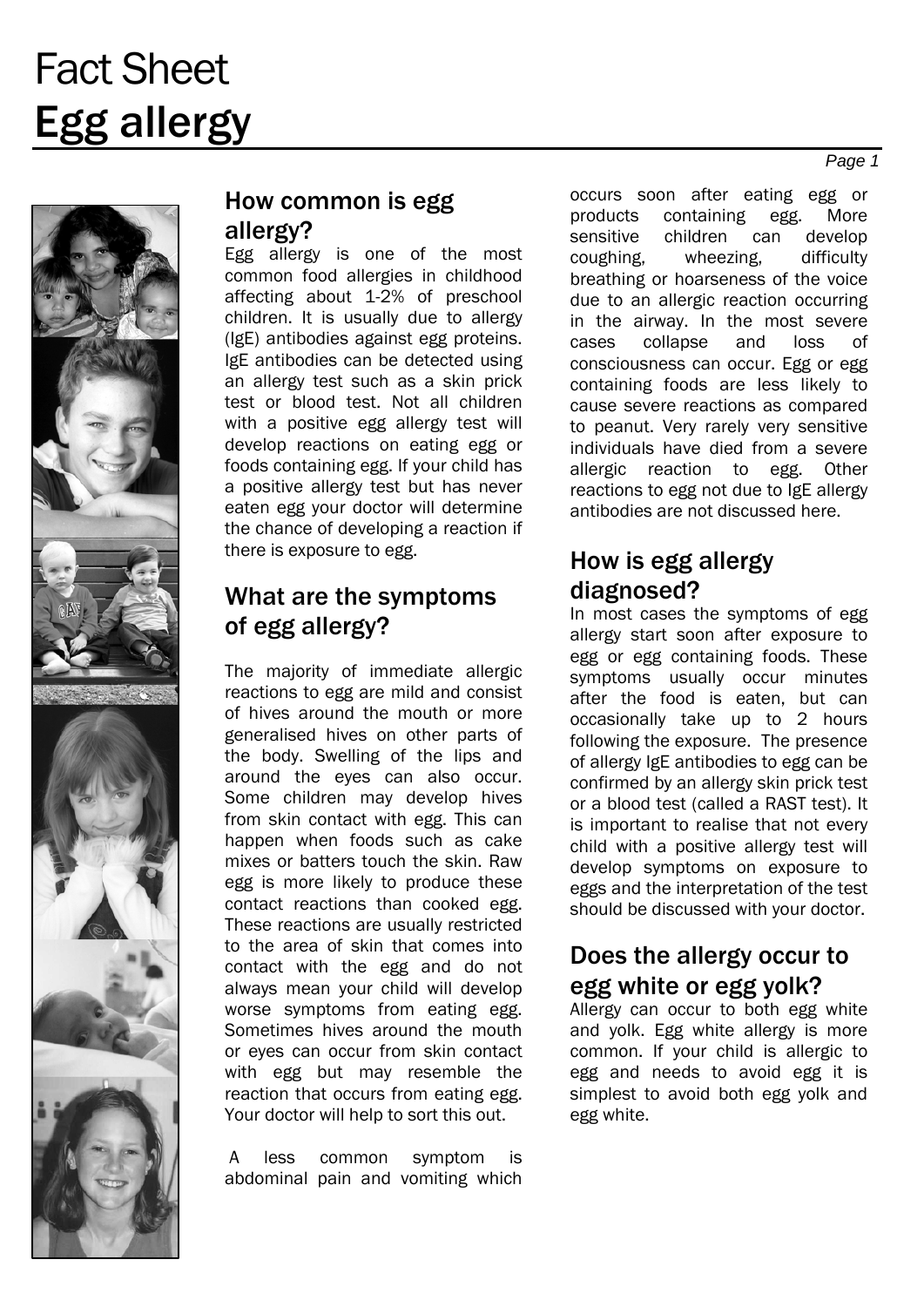

## My child seems to react to raw but not cooked egg. What does this mean?

Some of the allergy inducing parts of the egg are altered by heat used in cooking and become less likely to cause a reaction This explains why some people react to raw or lightly cooked but not well cooked egg. However other children will react to both raw and cooked eggs. Many children with egg allergy can tolerate small amounts of baked egg in cakes and muffins. You should discuss whether your child might be able to do this with your doctor.

#### How do I avoid exposing my child to egg?

Egg or egg products may be found in foods we don't always expect them to be in. It pays to know where to look. It is important to use common sense and read food labels carefully. Egg can also be in prepared foods that may not have a food label attached.

The following foods often contain egg:

Asian dishes Mayonnaise Battered food Melts Binding for rissoles, patties, meatloaf Milk puddings Biscuits Mock or butter cream<br>Cakes Mousse Cake mixes Muffins and muffin mixes Confectionary eg. marshmallows Naan bread Croissants Nougat Crumbed foods Pie fillings Dessert mixes **Prepared meats** Dips **Puddings** Egg noodles and pasta Rissoles, sausages Fried rice Salad dressings Health drinks **Some breads**, breaded foods Ice cream, frozen desserts and sherbets Shiny glaze on baked goods **Icings** Tarts and pastry Malted chocolate drinks, eg. Ovaltine Vegetarian meat substitutes

Note: Some children with egg sensitivity are able to eat cooked foods containing small amounts of egg without developing a reaction. Your doctor can advise you about this. Do not give your child egg containing foods unless this has been discussed with your doctor.

## What about foods with a label that says "may contain traces of egg"?

Some foods may carry a warning on the label "may contain traces of egg". This usually indicates that the food is made in a facility that also makes other foods which do contain egg. Discuss what to do about these foods with your doctor.

Mousse Custards Prepared soups, clear soups, consommes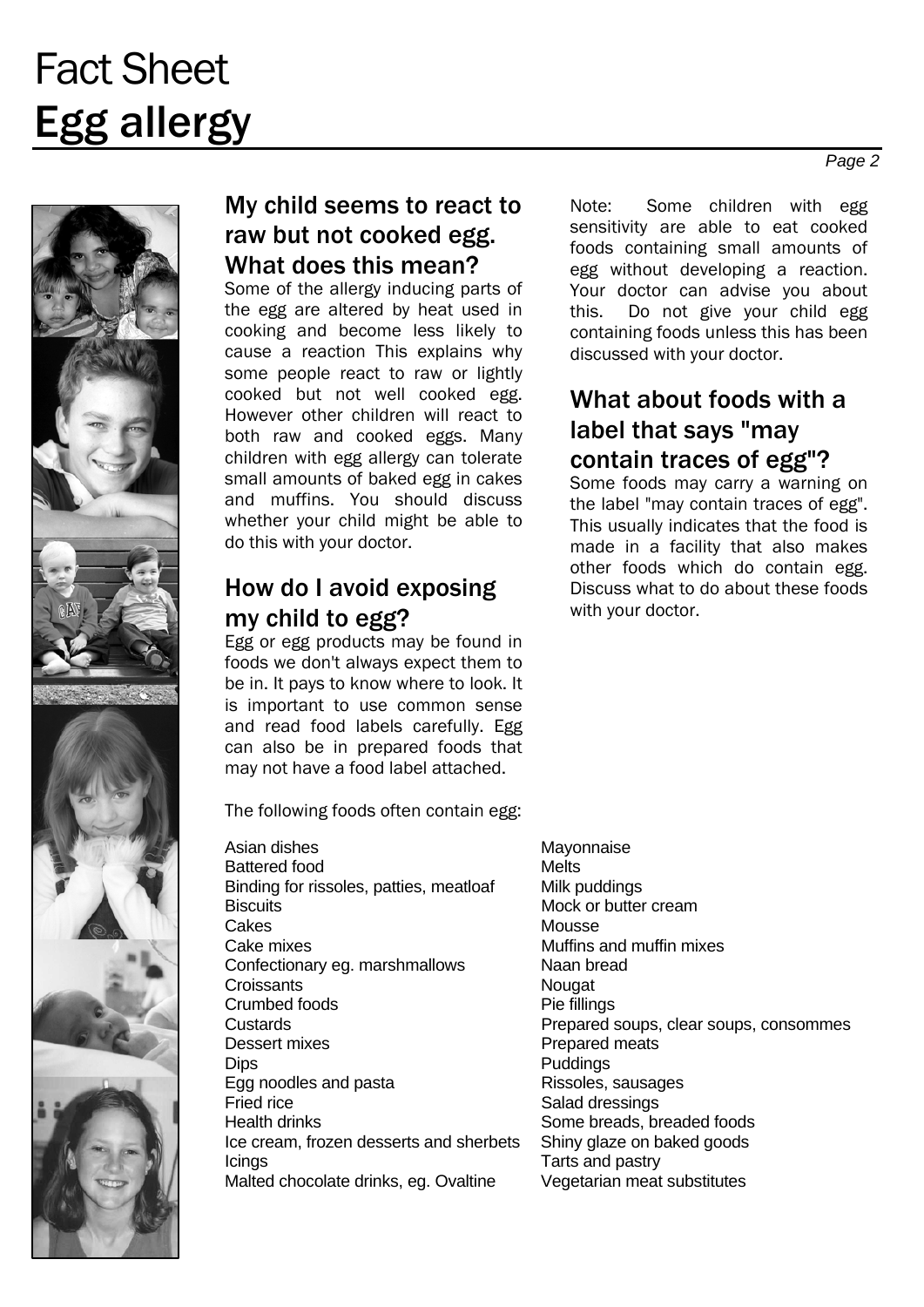

## Does my child have to avoid eating chicken?

No. Allergy to chicken is very uncommon and is different to egg allergy.

## What is an Epipen?

 An Epipen is an emergency device which injects a dose of adrenaline into the muscle. It is used to treat severe reactions to egg. Adrenaline reverses the severe allergic reaction and can be lifesaving.

#### Should my child have an Epipen?

Children who have had a serious reaction to egg with involvement of the breathing passages should have an Epipen. The need for other children and babies to have an Epipen depends on a number of factors which should be discussed with your doctor. If you have an Epipen it is very important that you understand how and when to use it and that you have a written anaphylaxis action plan provided by your doctor.

## Can my child grow out of egg allergy?

Many infants and young children will grow out of their egg allergy. Approximately 2/3 will grow out of their allergy by 5-10 years of age. Those children who have had milder allergic reactions with only skin reactions are more likely to outgrow their allergy than children with more severe reactions. Your doctor can determine whether egg allergy is still present by monitoring the allergy tests every 12 months or so.

## Is my child likely to have a severe reaction from casual contact with egg product on benches, other children's hands or by smelling eggs?

No. Severe reactions from casual contact are extremely rare.

### Can I prevent egg allergy in my future children?

There are no steps which can guarantee a child will not develop egg allergy. There is no evidence that avoiding eggs in pregnancy prevents egg allergy in the baby. The evidence is unclear whether avoidance of eggs by the mother while breastfeeding will alter the development of egg allergy in the baby.

## What about immunisation should my child avoid any vaccines?

It used to be thought that measles immunisation should not be given to egg allergic children. This is incorrect. The measles vaccine is safe in all egg allergic children as is not grown in hen eggs and all egg allergic children should have measles vaccine. Influenza vaccine is grown in hens eggs and can usually be given to egg allergic children under the supervision of an allergist. Discuss Influenza and Yellow fever vaccination (if required) with your doctor.